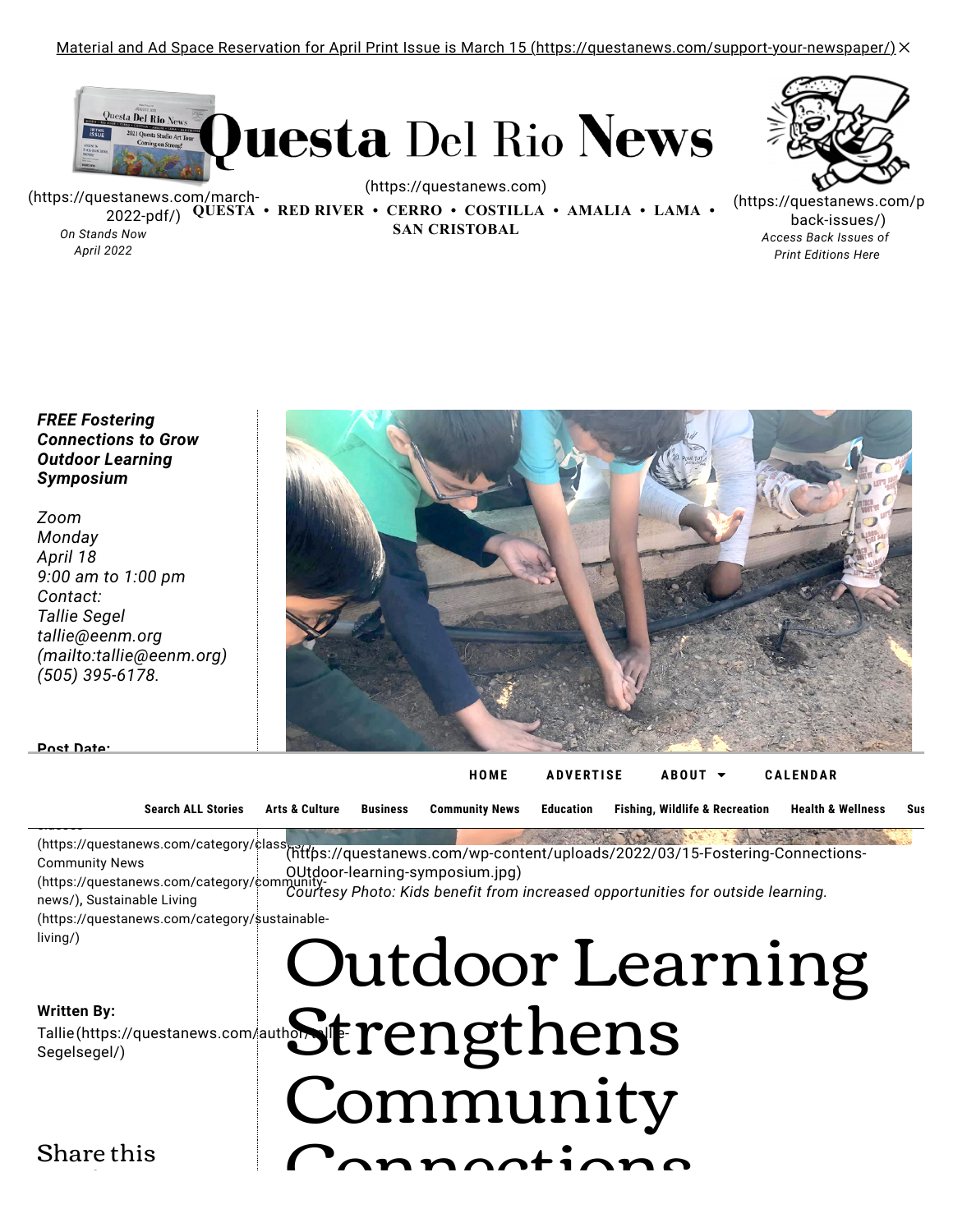## article!  $\boldsymbol{\Omega}$  )  $\boldsymbol{\Omega}$  in  $\boldsymbol{\Sigma}$

# Connections

There is widespread support in New Mexico for getting kids outside to learn. This is evidenced by the bipartisan 2022 Legislative Session passing what will create an outdoor learning program at the New Mexico Public Education Department (Senate Bill 32, incorporated into House Bill 2).

Outdoor and environmental education programs, curricula, camps, and opportunities are more dispersed for teachers and students in rural areas, and the providers available face unique challenges in reaching and serving rural youth and schools.

In response, Environmental Education of New Mexico and the Conservation Science Center at New Mexico Highlands University will be hosting the free Fostering Connections to Grow Outdoor Learning Symposium. Focused on northern New Mexico and rural communities, it will take place by Zoom on Monday, April 18, from 9 am to 1 pm.The half-day symposium includes a panel discussion about knowledge equity in outdoor learning, emphasizing attention to local knowledge and perspectives that participants bring and offer as learners, educators, and community members. Following the panel, participants will take part in a series of networking activities and opportunities to build relationships to help maximize limited resources and expand capacity to serve rural youth, families, teachers, and program providers with relevant and meaningful outdoor and environmental learning opportunities in and out of school.

Just in time for Earth Day, these organizations will help make connections among diverse individuals interested in increasing opportunities for outdoor learning. This includes teachers, youth, families, outdoor and environmental educators, youth camp coordinators, public lands staff, and agriculture program providers.

Join us to hear inspiring speakers, participate in interactive workshops, and take the opportunity to build relationships that help increase outdoor and environmental learning in rural northern New Mexico.

This symposium is grounded in northern New Mexico, but rural communities across the state face similar challenges. Thus, all are welcome to work toward a model for expanding and resourcing our student communities.

Everyone is welcome and can register at no cost. Go online to eenm.org/symposium [\(http://eenm.org/symposium\). This program was made possible by the generous sup](http://eenm.org/symposium)port of the Los Alamos National Labs (LANL) Foundation Education Enrichment Grant. For more information, contact Tallie Segel, [tallie@eenm.org \(mailto:tallie@eenm.org\),](mailto:tallie@eenm.org) (505) 395-6178.

# Author